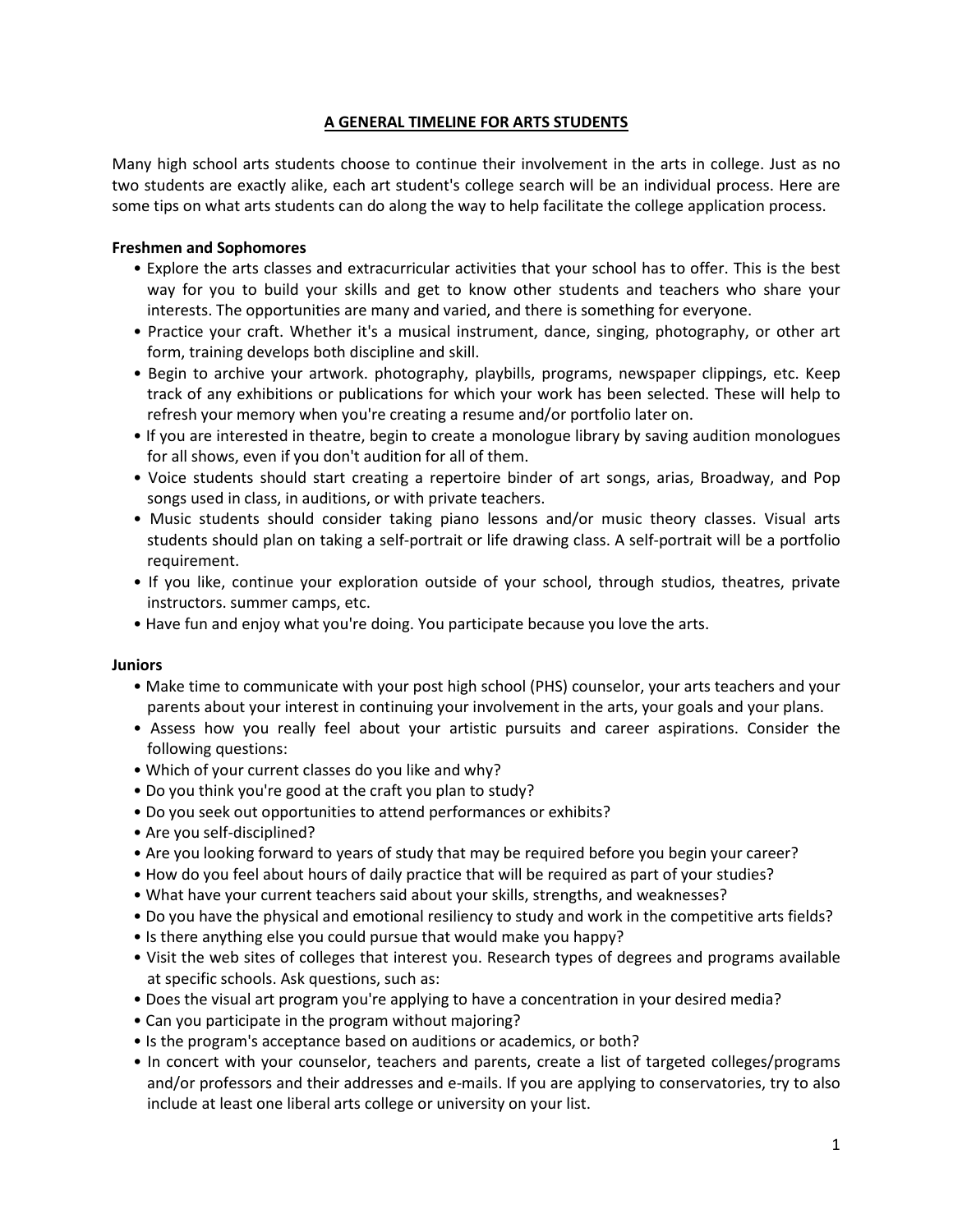- If you haven't done so already, collect all your old programs, playbills, monologues, newspaper clippings, videos and projects to refresh your memory for your resume.
- Begin work on your resume. Present your history, including all information related to your art. Be sure to record your teachers' and private instructors' names and e-mail addresses. Have your teachers look over your resume to get their suggestions on presentation and what should be included.
- Write generic e-mails of interest to the colleges on your list, asking for information. Attach your resume. Be ready to provide additional information upon request.
- If possible, visit the schools you are most interested in and talk with the teachers there. Try to schedule a lesson or a class before you go.
- Depending on what type of degree you are pursuing and which schools you will be applying to, you may need to have a DVD or CD made, create a portfolio, or obtain a head shot.
- If you will be producing a DVD or CD, have a parent or friend videotape or record the shows, concerts, contests and recitals you are in, including your original choreography, if applicable. Copyright regulations might restrict the recording of theatre and musical theatre productions. Please talk with the director for instructions.
- Consider taking or auditing a college class during the summer between junior and senior year.
- At the end of junior year, look ahead to the senior year school calendar to plan visits, auditions, portfolio presentations, etc.

#### **Seniors**

- If you are asking your arts teachers to write recommendations, please make your requests early in the year.
- Investigate deadlines of school conservatories. Sometimes these deadlines are earlier than the regular application deadlines. Some colleges require applications or acceptance before auditions can be scheduled. Check the policy of any college on your list.
- Schedule auditions/portfolio reviews if they are required by your targeted schools' admissions offices. Most auditions take place from January to March of your senior year. If possible, schedule an in-person portfolio presentation for the colleges you want most.
- Visit the colleges that interest you most to check out their facilities as they pertain to your major interest.
- Keep communicating with your PHS counselor, your arts teachers and your parents about your plans, especially if they change.
- Keep an open dialogue with the colleges in which you continue to have an interest.
- Update your resume, DVD, CD or portfolio as needed.
- Many students pursuing an arts degree will be required to complete the Arts Supplement to the Common Application. This is where your DVD, CD or portfolio will come in handy. Other applicants may choose to submit the Arts Supplement in order to provide a more complete profile of the student. This may be optional for the admissions process at some schools.
- Be sure to apply to some schools in which you are a strong candidate, regardless of your visual and/or performing arts interests.
- Schedule extra time to work with teachers and/or private instructors as needed for audition and portfolio preparations.
- Pick a college where you feel comfortable. A college that looks good on paper might not be a perfect fit for you. Ideally, you want a life in college outside your major.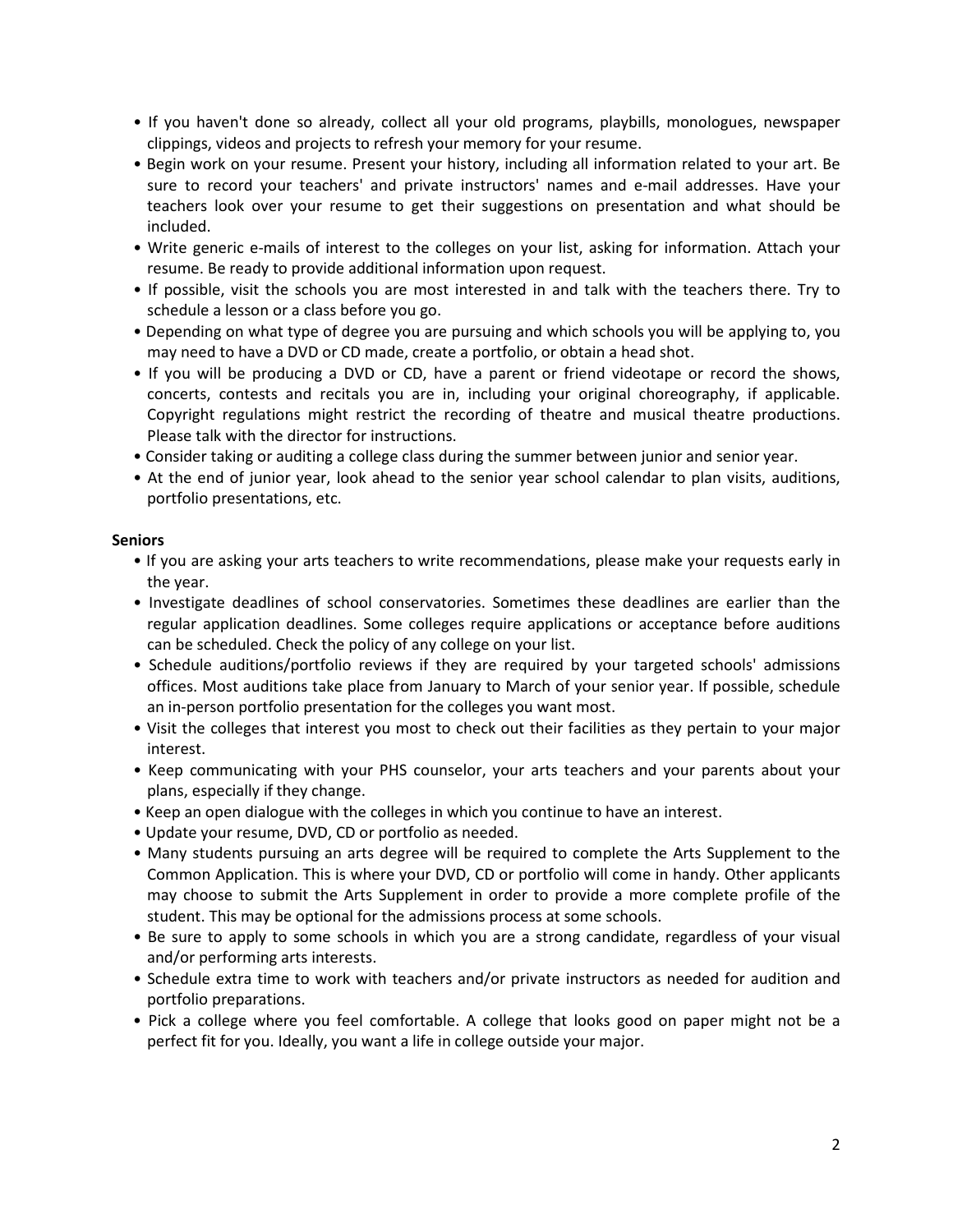## **DANCE**

## I. General Information

You have decided to study dance. Now how do you begin? First, continue to grow as a dancer. Take classes from several teachers and take a variety of dance styles, such as ballet, modern, jazz, or ethnic dance. The more versatile you are, the more prepared you will be for success in a college dance program. You will also be in better physical shape for the demands of the dance program.

## II. Research

- Most dance programs combine ballet and modern dance. They usually offer additional styles in jazz, African-American dance, etc. Some programs lean more heavily toward ballet so be sure to ask if there is an emphasis on a certain style.
- At some colleges, you must first be admitted to the institution before you may audition. Some schools require that you write an essay to indicate why you wish to pursue dance.
- Ask where the dancers go once they graduate. There are many career choices in the dance field besides being a professional dancer. See Related Careers.

### Ill. Auditions

Audition procedures vary, so it is important to check each school's requirements. Dance auditions are typically held as a two-day event, with the first day being an open house. This is your opportunity to view the students taking a variety of different dance classes, observe faculty members, tour the facilities, and attend a question and answer session.

The following day is the audition. You will most likely take a ballet class, modern class, and some other dance class, such as African, Jazz, etc. You will be auditioning with other students wishing to be in the program. You may have to send a full-length picture of yourself beforehand or have it available so that the judges can identify you. You will probably also wear a number on your leotard so that the judges, who are faculty members, can rate your technique, aptitude, and ability to learn quickly.

Some colleges require that you prepare a dance solo. If this is the case, you will receive information regarding the style of dance the solo should be and how long it should last. While choreographing your solo, it would be beneficial to get advice from a teacher or professional dancer.

Auditions are generally offered in October/November and February/March. Women should bring a leotard, tights, footless tights, ballet slippers, jazz shoes, and a non-bulky cover up. Men should wear jazz or ballet shoes, tights, jazz pants, shirts or shorts. No bulky or oversized clothing. Have your hair secured and off of your face. Wear minimal jewelry. Do not chew gum! If you absolutely cannot make an audition, you will need to send a videotape of your dance ability. Each college will have specific requirements for the video.

This is also your opportunity to judge the school's program, and whether it is a good fit for you or not. The audition pieces are usually in the areas that are most important to the school.

#### IV. Visiting

Arrange to visit the dance department and take a campus tour. Ask the admissions office if you can speak with a member of the faculty and/or a dance major. (Ability to do this will depend on the institution and when you visit.)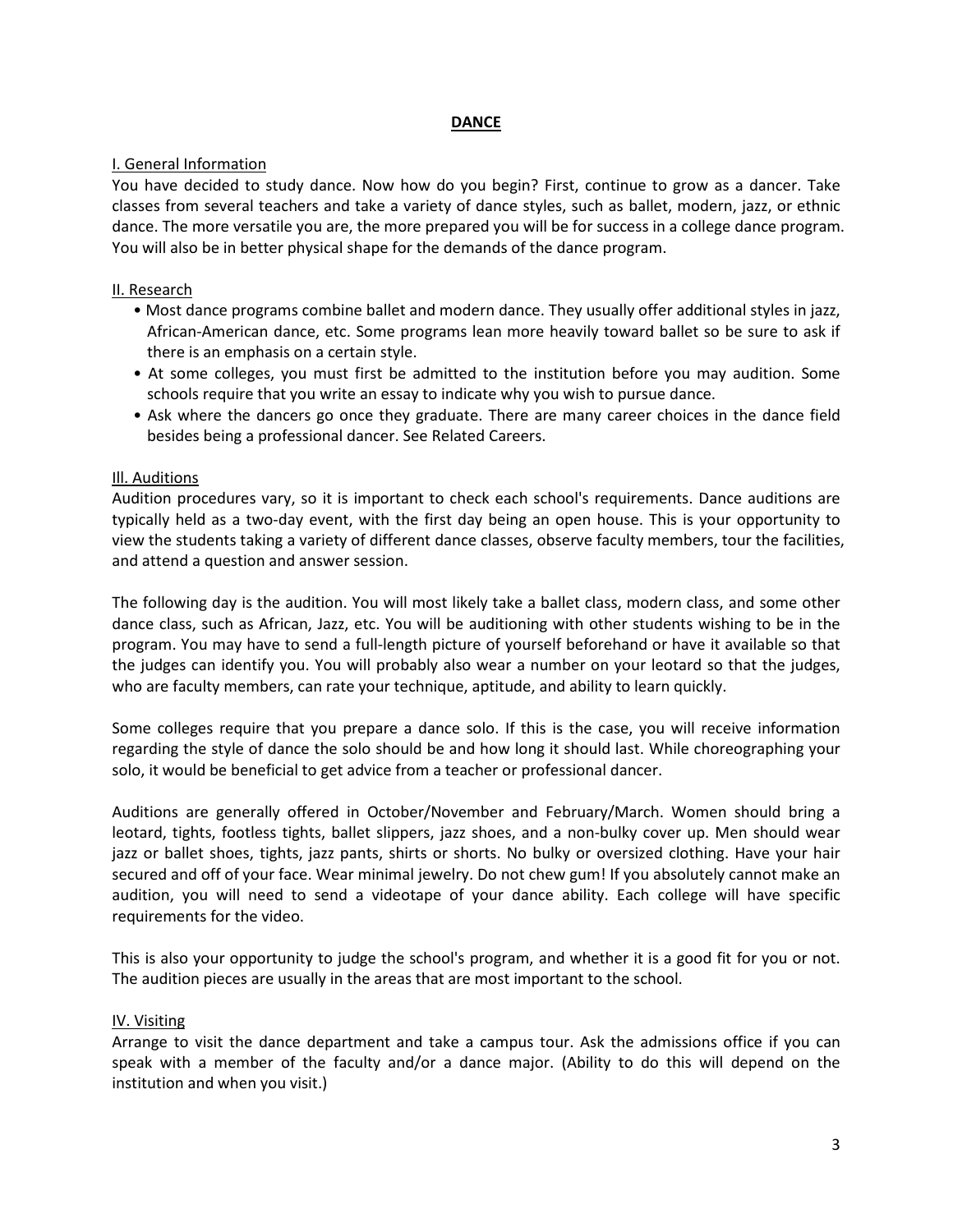Take a look at the dance studios and the performance spaces. Is there climate control? (This is especially important in the hotter parts of the country.) Are the facilities in good condition? Are they near the rest of campus? Are the kiosks or bulletin boards organized with current dance and theatre events?

Observe some dance classes. Take note of the rapport between the students. How do faculty members treat the students and each other? Talk to the students. Ask them where else they applied and why they chose this particular college. Ask if they are being challenged and supported by the dance department.ls the faculty accessible? Are many classes taught by teaching assistants? If so, are they inspiring and competent teachers? While watching performances, try to see student choreography as well as faculty choreography. Do the performances interest and challenge you?

Consider the caliber of the faculty. Note their credentials. Are/ were they in professional dance companies? Do they choreograph? How long have they been there? Is there a high turnover? Who are the guest artists they bring in to hold master classes and create new works?

# V. Role of the Dance Teacher

Your dance teachers can be a valuable resource. The teacher has first-hand knowledge about auditioning for a dance program. The dance teacher can assist you during the school year by discussing your strengths and weaknesses with you and guiding you to the actions you should take to become a successful candidate for a college dance program. If you need to perform a solo for the audition, your teacher can also help you with your solo, or advise you on seeking other professional assistance. Your dance teachers may be able to suggest schools for you to consider, or know of past students at those on your list as well. Don't be afraid to ask for an appointment to get their advice or recommendations.

VI. Related Careers Arts Administrator Cinematographer for dance Choreographer Dance Critic/ Journalist Dance Historian Dance Photographer Dance or Movement Therapy Director- dance school. studio, or dance company Notator in Labanotation Physical Therapist specializing in dance injuries Retail dancewear entrepreneur Stage Manager/Production Designer Technical Director Teacher

VII. Websites www.dance-teacher.com www.dancemagazine.com/thecollegeguide/intro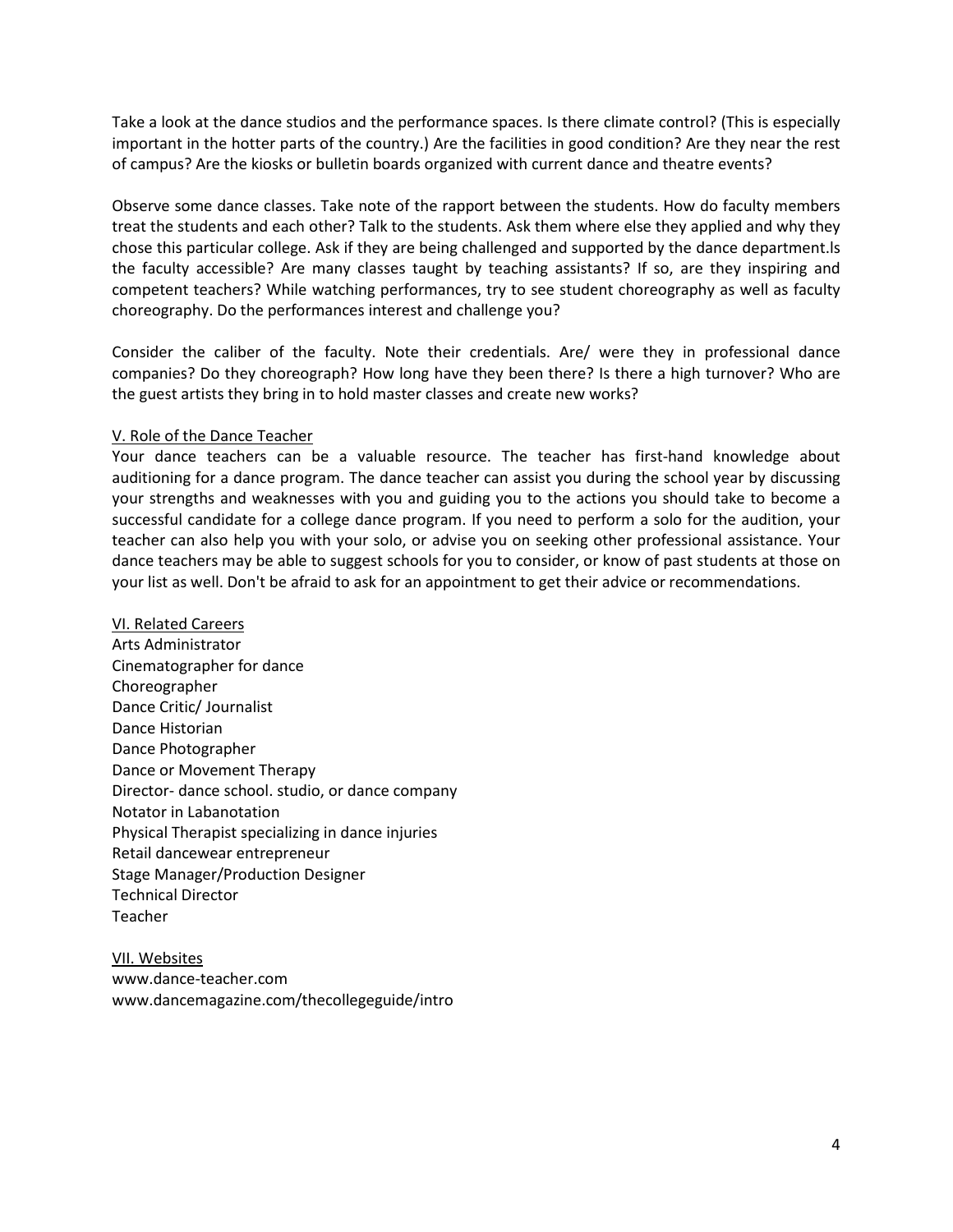### **DESIGN**

### I. General Information

Design is an umbrella term for many different areas of study. Collegiate studies offer a Bachelor of Arts [BAL a Bachelor of Fine Arts [BFA), or and Associates Degree [AA).

Designers come from many different backgrounds. For example, many Graphic Artists graduate from 4 year Colleges with a BA and a focus area in Graphic Design, others graduate from 4-year Universities with a specific major in Graphic Design and a BFA. others will attend an art school and specifically study the graphic arts and receive a BFA, still others come from 2-year colleges and have associates degrees, AA. Some Institutions require 5 years of study for BFA degrees. Many designers also cross-over from other fields, or are self-taught and self-employed.

The title of the major and the program are can vary depending on the school. For example, Graphic Design majors may study their field in Graphic Arts, Website Design, Computer Art/Design, Commercial Arts, Product Design, Layout and Production, Advertising, and Media Arts, and Digital Art programs. Often these areas overlap and cover many of the same topics. Different schools have strengths in certain areas depending on their staff.

### II. Portfolio and Entrance

Some design programs have stringent requirements for entry such as portfolio submission. Others, however, help students build a portfolio throughout the course of their education. Design educators agree future employers are primarily concerned with the skills displayed in an applicant's portfolio and presentation. Each school has a different approach, but a portfolio at the end of the process is a must. Many universities that offer BFA and BA programs require students to apply to specific programs after 1- 2 years of being in their art school and taking general art courses.

#### III. Related Careers

Designer Publisher Creative Director Packaging Designer Product Designer Illustrator Environmental Designer Website Designer

IV. Websites http://www .whatintheworld.aiga.org/ http:/ /www.aiga.org/ http:/ /www.artschools.com http:/ I artschools.com/majors-programs/ design/ http:/ /nasad.arts-accredit .org/ http:/ /www.npda.org/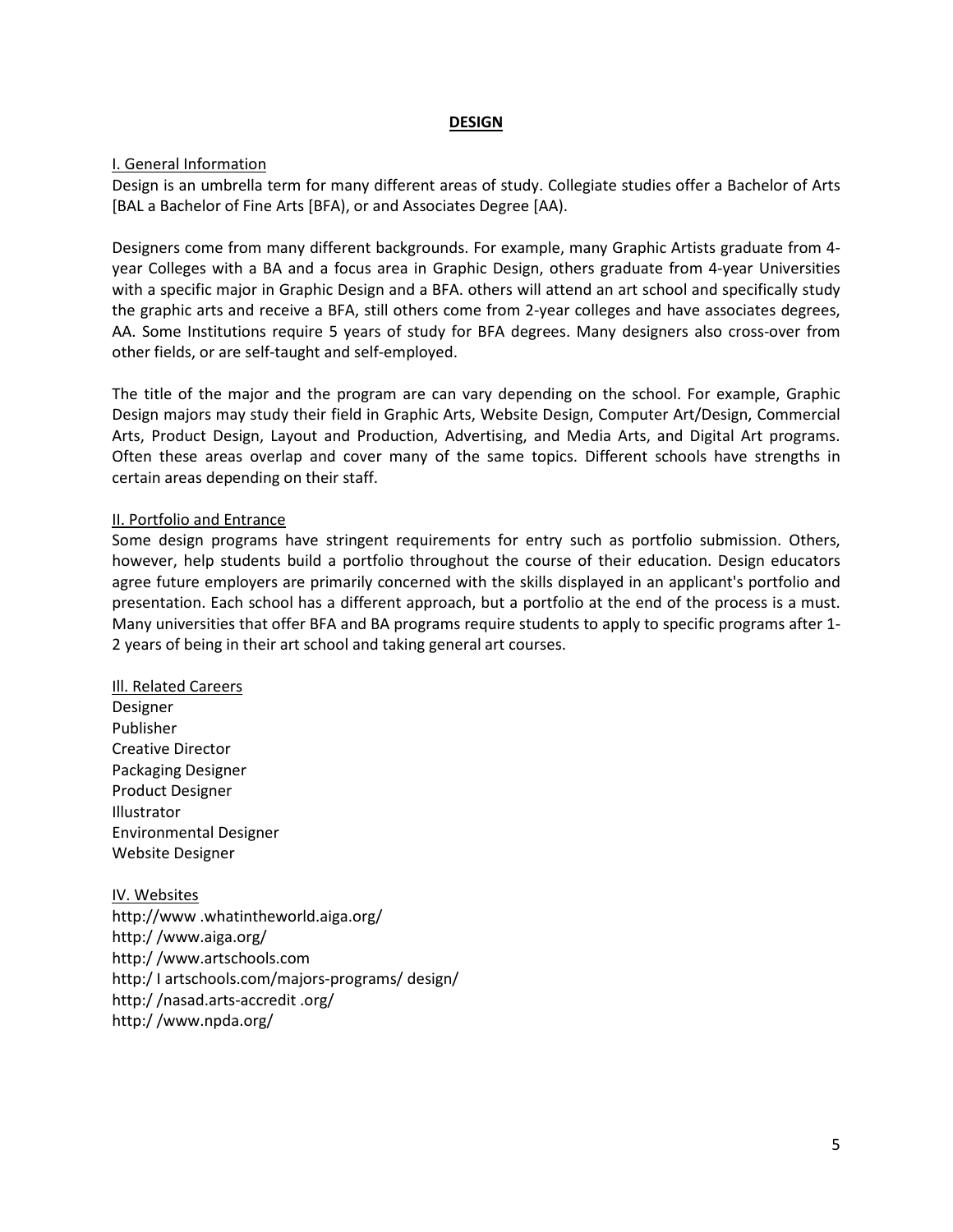# **FILM & MEDIA ARTS**

# I. General Information

Colleges and conservatories with film programs offer instruction in cinematography, screenwriting, directing, editing (linear and non-linear), animation, visual, audio and technical production. Programs vary so students will need to find an institution that offers a program of study that they are interested in pursuing.

# II. Research

- Do you want to attend a conservatory or a non-conservatory program? Conservatories offer highly advanced, intense training and usually have an annual evaluation determining your ability to continue in the program. The curriculum is highly structured. In addition, the opportunity to take courses outside the area of study is limited.
- Do you want to pursue a Bachelor of Arts (BA), Bachelor of Science (BS), or a Bachelor of Fine Arts (BFA)? Each has its own specific requirements that offer the student different possibilities. For example, in a typical BA/BS program, the student has the time and energy to carry a minor or double major.
- Do you want to study in a program that focuses on one training philosophy or offers courses in a variety of techniques?
- Are you comfortable in a highly competitive environment?
- Will your film classes generally be large or small?
- Will professors or graduate students teach you in beginning courses?
- When are students allowed to participate hands-on on a film project?
- If you are considering a minor in film, what are your opportunities to participate in productions?

# Ill. Application

The application process varies from institution to institution. Some schools require a full portfolio and others ask only for a resume. Students need to contact the individual school for specifics. The following is a sample of what may be required.

# IV. Film Portfolio

Contact the school that interests you for their specific requirements, as they do vary. The typical requirements for portfolios are listed below:

- A one-page resume that highlights creative work accomplished.
- A non-returnable creative submission consisting of one of the following:
	- Film or video/live-action or animation (VHS cassette/NTSC format only, no more than 10 minutes).
	- Storyboards and/or a portfolio of drawings or paintings (e.g., figure drawings) on 8-1 /2" x 11" paper (no more than 10 images, copies only).
- Photographs (8" x 1 0"; no more than 1 OJ of fine arts photography or stills of paintings, drawings or sculpture. Slides are not acceptable.
- Not more than six pages of dramatic or creative writing (8-1 /2" x 11" paper, typed) consisting of a short story, dramatic scene, or portrait·of an individual or place.
- Dramatic Essay (no more than four 8 1 /2" x 11" pages, typed). Dramatize an unforgettable actual event in your life. This event can be dramatic and/or comedic.
- Exact credits must be specified: the applicant must be the principal creative force of creative work submitted. The creative submission deadline is the same as the application deadline. Make sure your name and Social Security number are on all submitted materials.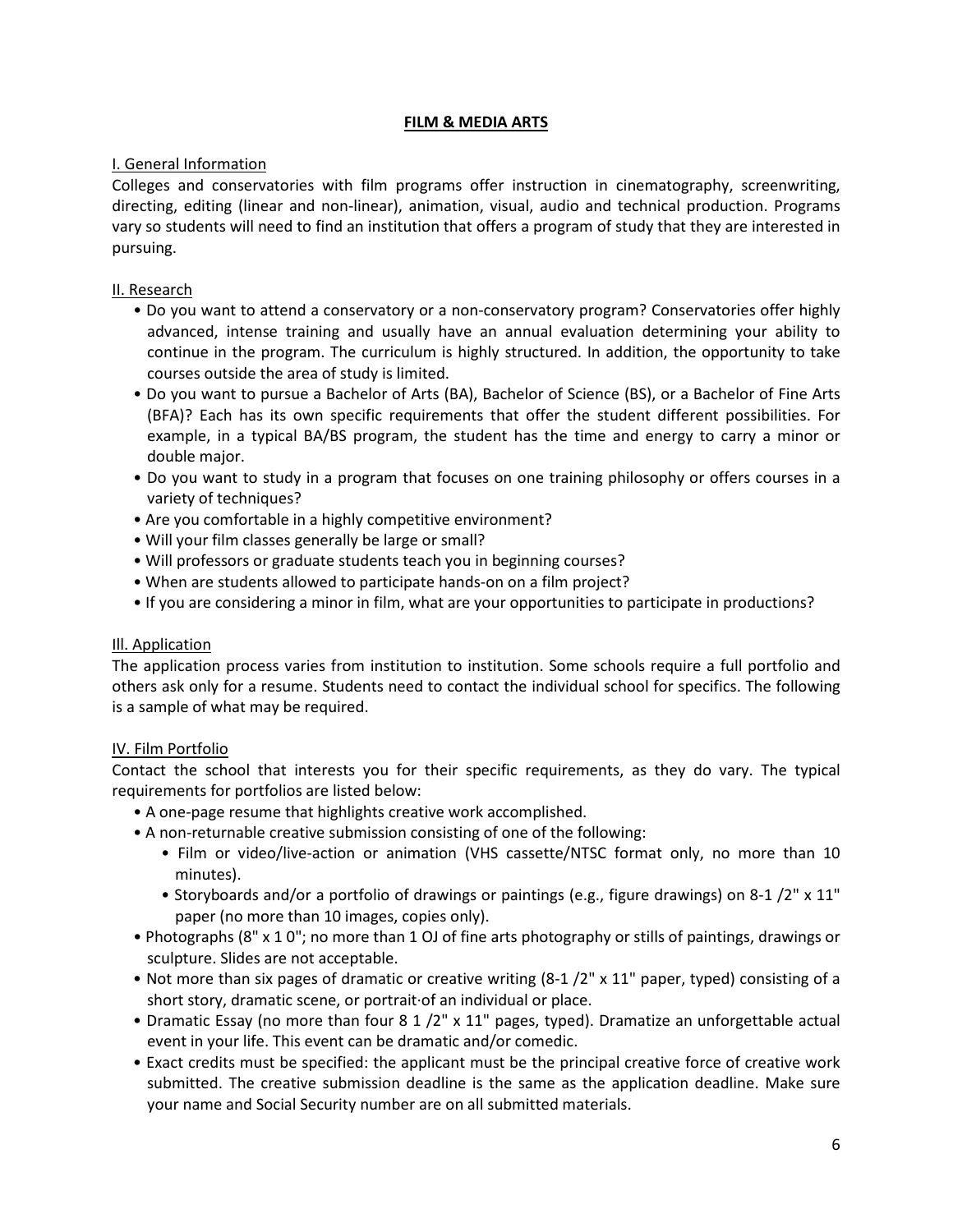### V. Visiting

When visiting, it would be most helpful to attend a class. Check with your specific school to see if this is possible. Also, schedule an appointment with a professor or the department chair and ask prepared questions. Be sure to research the program beforehand, so you can ask questions that cannot be found on the school's website or in their printed materials. Each of these experiences will give you a more intimate understanding of what the program has to offer you. It also helps to talk with students currently enrolled. They will give you the inside scoop.

While visiting, ask to see the facilities and any other related place of interest. You will get a feel for the program's standards. lf possible, try to view student created work.

#### VI. Role of the Teacher

Your instructors can assist in portfolio creation and evaluation.

VI. Related Careers Animator Audio Effects Audio Engineer Camera Operator Character Modeler Cinematographer Creative Director Editor Level Designer Modeler Motion Graphic Artist Particle Effects Specialist Production Assistant Rendering Specialist Sound Operator Special Effects Designer Visual Special Effects

VII. Websites www.filmmaker.com/reviews.html www .rivalquest .com/schools/ http:/ /forums.cgsociety .org/showthread.php?s=&threadid=649 51 http:/ /forums.cgsociety.org/showthread.php?s=& threadid=44802 http:/ /forums.cgsociety.org/showthread .php?s=&threadid=47061 http:/ /forums.cgsociety.org/showthread.php?s=&threadid=47061 Choosing Computer Art as a Major in College: http: I Jwww.siggraph.org/education/directory Jcamajor.htm/ The 'TOP 1 0" Things I Needed to Know (01-1 0) about getting a job in the computer graphics & animation industry: http:/ Jwww.3dark.com/archivesJtop 7 O.html

The 'TOP 1 0" Things I Needed to Know ( 11-20) about getting a job in the computer graphics & animation industry: http:/ Jwww.3dark.com/archives/top 7 Opart2.html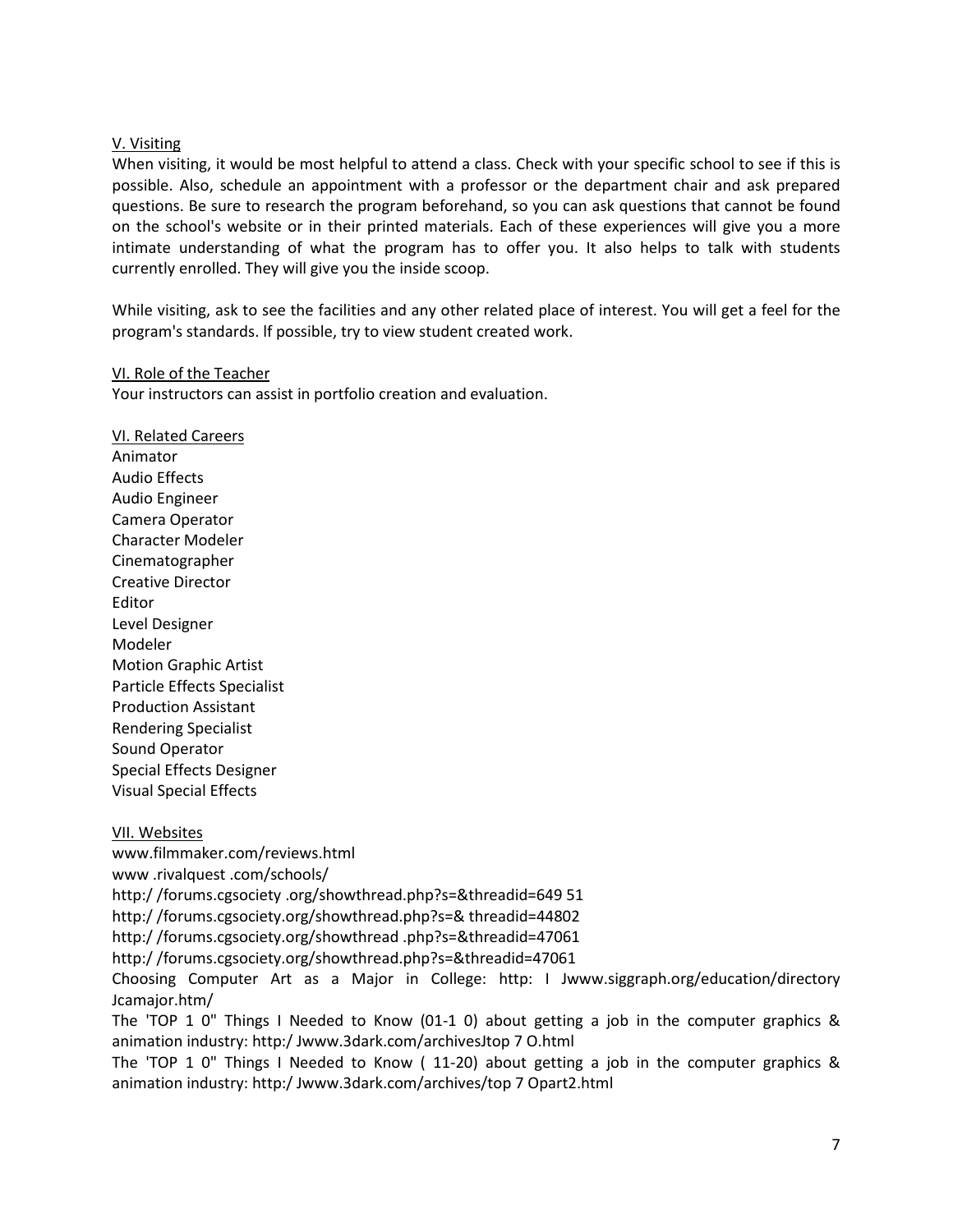The 'TOP 1 0" Things I Needed to Know (20-25) about getting a job in the computer graphics & animation industry: http:/ Jwww.3dark.com/archives/top 1 Opart3.html

Finding the Promised Land: For 3D Enthusiasts: Some recommendations for people just starting out. What software to use? What skills to learn? http:/ Jwww.3dark.com/archives/promised land.html

Preparing for a Career in Animation: An article from Computer Graphics World. http:/ Jwww.3dark.com/archivesJpreparing\_for \_a\_career. html

So you want to be a computer animator? Part 1: Thoughts on getting a job in the industry. http:/ /www.3dark.com/archives/so\_you\_want\_to\_be\_1 .html

So you want to be a computer animator? Part 2 : A Letter of Advice from the Pros ... http:/ Jwww.3dark.com/archivesJso\_you\_want to be 2. html

A Demo Reels Primer : http:/ Jwww.3dark.com/archives/primer.html

Oren Jacob: Senior Technical Director. Pixar Animation Studios. Oren talks about tailoring your demo reel for your audience and other things. http:/ Jwww.3dark.com/archives/demoreelpro 7 .html

Steph Greenberg: Supervising Animator, a well known entertainment company. Steph shares a word or two regarding character animation (and "the 3 stages"), demo reel output, and what to put and not put on a demo reel. http:/ Jwww.3dark.com/archives/demoreelpro2.html

Rob Skiena: Computer Animation Guy, Dream Quest Images. Rob shares some of his thoughts on story and gives a primer on what to put on a reel. http:/ Jwww.3dark.com/archives/demoreelpro3.html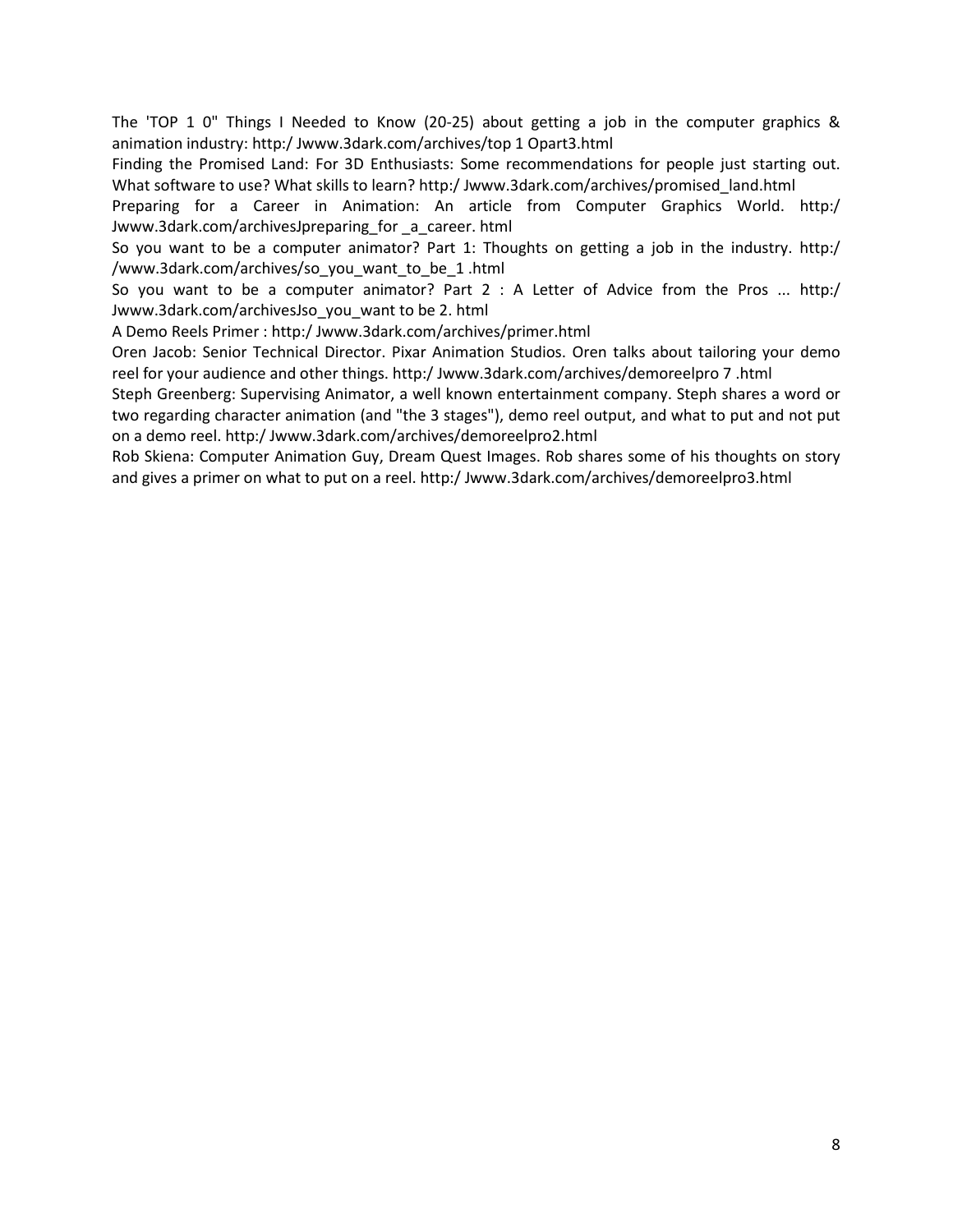# **MUSIC**

# I. General Information

Conservatories and university schools of music offer many different programs that emphasize various ways you can be involved with music as a career. The major you choose will govern the number and types of music classes and non-musical classes in your curriculum. Another important facet of your exploration process is the learning climate of each school. The feel of the music department in a college may barely resemble that of a highly respected school of music or conservatory.

David Lane, Director of Admissions for the Peabody Conservatory, states, "There is no agreement among music schools about the level of musical development required for entrance into (or for graduation from) a Bachelor of Music program. Likewise, there are no definitions about what skills are required for completion of a first-year music theory (or any other musical academic) course." Thus, all Bachelor of Music degrees are not equal. The value of the degree as an indication of musical accomplishment is tied to the standards of the school that awards it.

As you begin to narrow your list, visiting schools will tell you far more about the atmosphere than the websites can. The environment of a highly selective conservatory may be exactly what you need if you have already devoted several years to practicing and performing, and need to be surrounded by others with the same high level of accomplishment and commitment. It is a good idea to try to schedule lessons with potential instructors when you visit the schools. This will allow you to get an idea of the teaching style of the professor you would be studying with and if you would want to study in that fashion for four years.

One of the most important experiences you can give yourself, in preparation for any music school, is piano lessons. Knowing your way around the keyboard will be instrumental to your success in college. It will help you improve your sight-reading skills and your understanding of music theory.

# II. Research

Questions to ask yourself:

- Do you want to be in a smaller program where you may get more attention and opportunities or in a larger program with a wider focus and more students to learn and possibly compete with?
- Do you want to focus on performing, or would you like to do something else involving music?
- Have you considered feedback you have received from your teachers and other professional musicians regarding your skill level, preparation and ability?
- Are you committed to a particular career path, or do you want to leave your options open?
- Are you choosing a school because of its musical offerings or its general academic reputation?
- Is it important to you that the school you attend is strong in academic areas outside of music?

Questions to ask while you are researching schools:

- Will your music classes generally be large or small?
- Are courses and private lessons taught by professors or graduate students? Will professors or graduate assistants teach you?
- If you are majoring in performance, securing a specific private teacher may be more important than which school you attend. If that teacher is also a performer, will the teacher's performance schedule conflict with your lessons?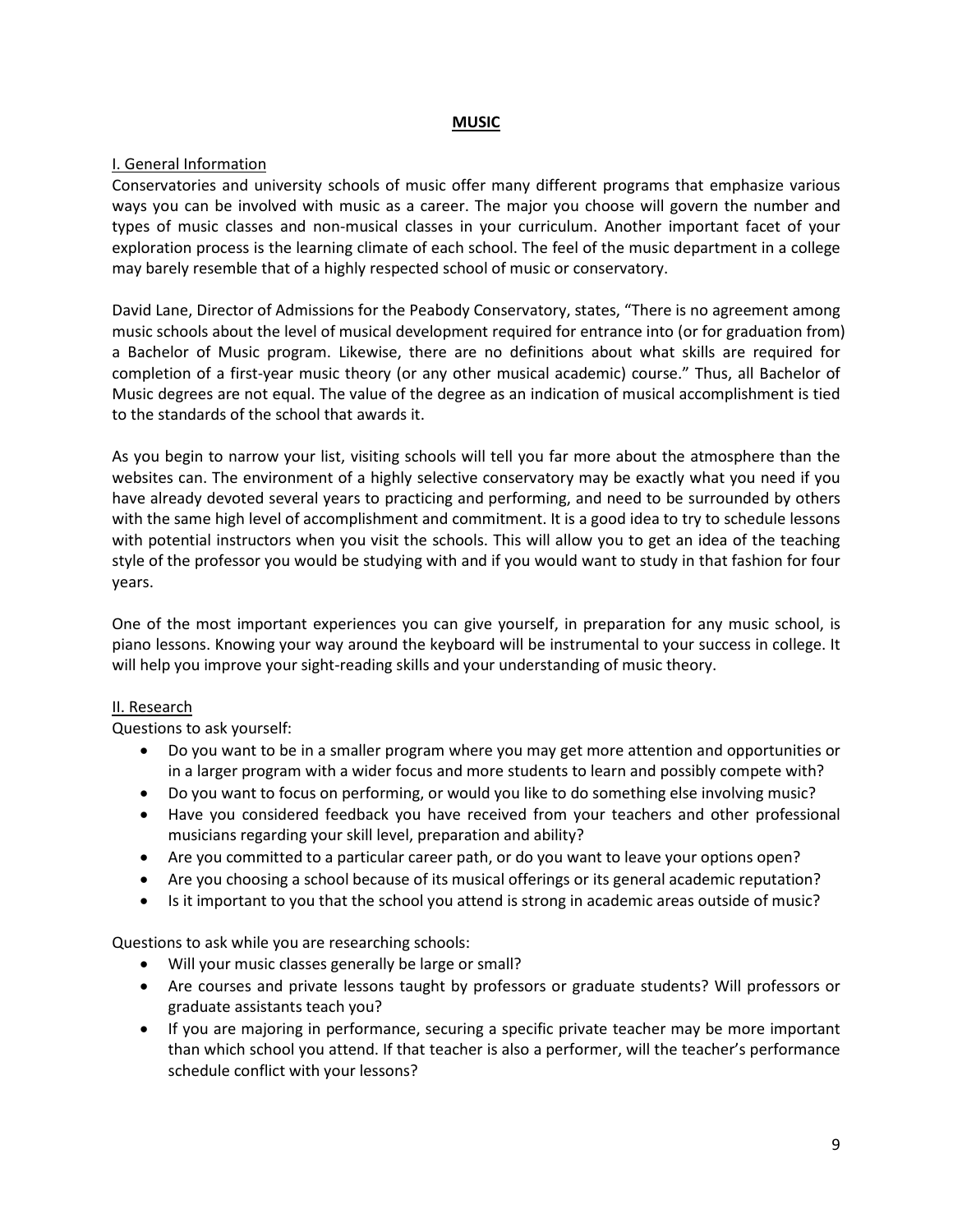- Is the music program large enough to provide satisfactory band, orchestra, chorus, chamber music, production, or other ensemble experiences?
- Are students allowed to take private lessons during all four years? At some schools, musical theatre and/or music education majors are not allowed to take four years of private lessons, especially with professors.
- If you are thinking of a minor in music, does the school have a minor in music option? Are music minors allowed to participate in private lessons, performance ensembles, shows, etc?
- Does the school allow students to audition for shows or operas as freshmen and sophomores?
- Will the school's graduate program effect your access to performance opportunities?

### III. Auditions

Most music schools require an audition as part of the application. Auditions typically take place during January through March of your senior year. Some schools will not let you schedule auditions until your application is completed and/or you have been accepted to the college. Schedule your auditions as early in the fall of your senior year as you know where you want to apply; It is highly recommended that students audition in person when possible. It is important that you contact each school for their specific requirements several months ahead of your audition date to allow yourself enough time for thorough preparation. See each school's website for specific requirements. These requirements are often altered from year to year, so check periodically for the most up-to-date information. Some schools may ask for a taped audition prior to an in-person audition. Make sure the quality of your tape and recording equipment is excellent. Hire a professional accompanist for the recording.

Many colleges offer auditions both on campus and in a variety of cities throughout the United States. If you can't afford to attend an audition at the school, you may have a choice of attending an audition in a nearby city (a regional audition) or sending a recording of your audition. Keep in mind that you will not audition for the actual audition committee at a regional audition; in all likelihood, an admissions person will record your audition and return to the school with the recording. The advantage of a regional audition (vs. sending a recording) is that you will probably have an interview and a chance to have questions answered in person. The advantage of sending a recording is that you can start over if necessary.

Many colleges include an interview and a brief screening of music theory background via a timed test as part of the application process. Sample music theory tests are available on-line from those schools having this requirement. In preparation for your career in music, it is wise to enroll in any music history/literature/history classes that your high school offers. Piano lessons are another highly effective way of learning music theory.

#### IV. Vocal Music

Most schools require 2-4 arts songs or arias, one in English, the other(s) in Italian, German, and/or French. Style and tempo should be varied. Every song must be memorized. It is unwise to try to impress judges by singing especially difficult arias. Auditors are more likely to conclude that you have wasted your time working on inappropriate literature.

Ask if an accompanist will be provided or if you are expected to bring an accompanist. Do not record your accompaniments and sing along with the recording. Provide original and clean copies of the music for the accompanist when you arrive at the audition. Erase any marks, except those that indicate whether you are repeating, taking first or second endings, making cuts, D.S.'s, etc. Make sure the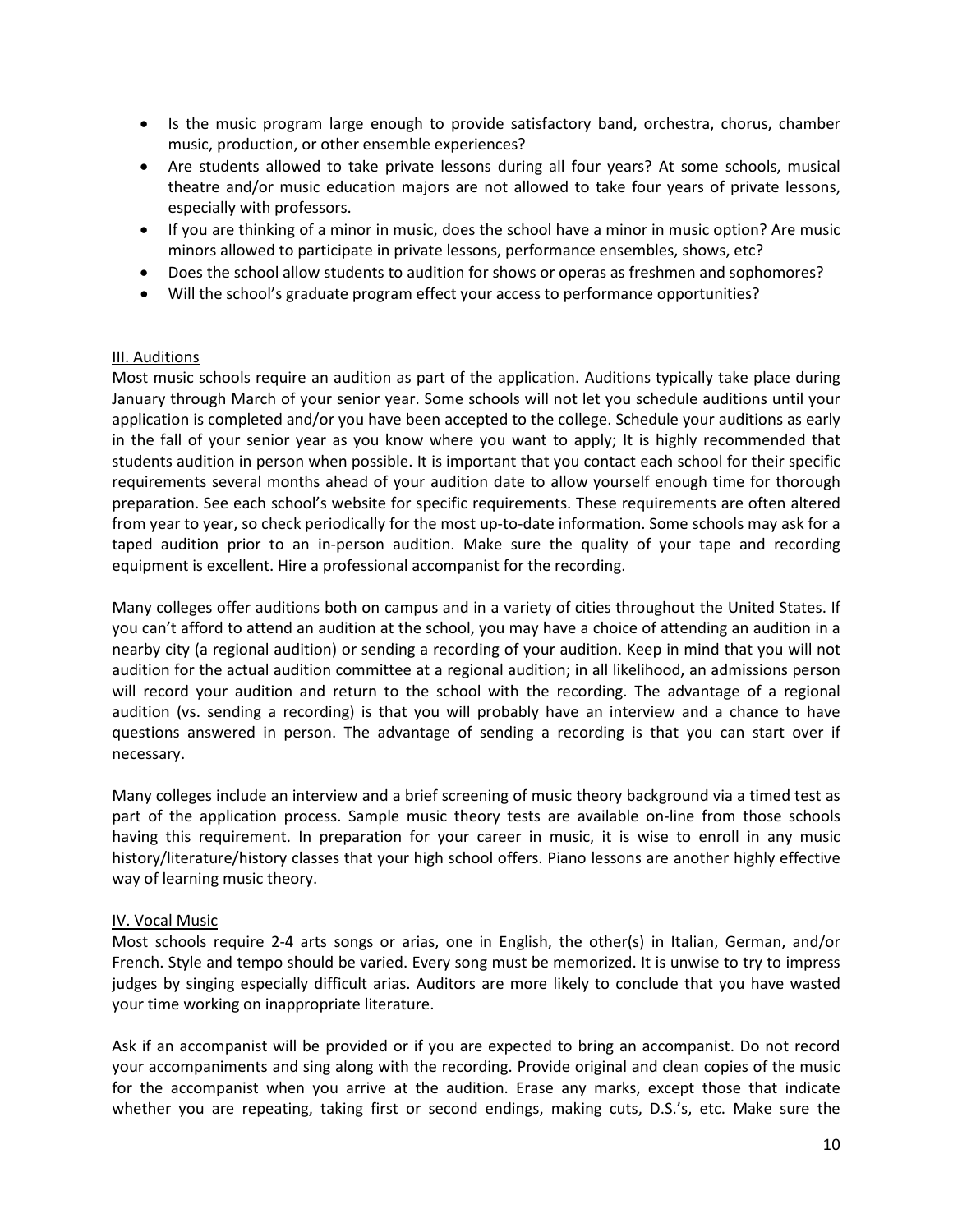accompaniment is in the correct key. Do not ask the accompanist to transpose the song to another key for you. If the original music is in a book that won't stay open or has awkward page turns, you may also bring a photocopy for the accompanist's convenience. However, always have the original music with you.

Lead your accompanist; it is his/her job to follow you. You may set a tempo by quietly tapping one measure's worth of beats when you give the accompanist the music at the beginning of the audition. Point out all repeats, cuts, etc. It is highly likely that the accompanist has played the song many times before. Follow very carefully the rules or guidelines each school sets. Do not assume that slight deviations from their list of guidelines will go unnoticed.

Dress professionally and conservatively. Suits are appropriate for men, and professional looking dresses or skirts of mid-length are best for women. Heels should not be high. Appropriate dress presents you in the most favorable light and shows respect for the judges and the audition process.

During the audition you should always be upbeat and pleasant. Never make excuses (nerves, illness, lack of preparation). Relax (as much as possible) and enjoy your audition. The people watching you want you to do your best, and they are usually friendly and receptive. Do not concern yourself with the their behavior during the audition. They may or may not look at you, smile, eat, or speak to other evaluators while you are performing. Do not assume their behavior is a reaction to your performance. They do not want to be part of your performance so please focus slightly over their heads and concentrate on your work.

You may be asked to sight-read. Follow standard procedures: choose a reasonably slow tempo, use solfege syllables, numbers, or a neutral syllable, do not hum, do not stop or ask to start over.

# V. Instrumental Music

Most of the information regarding vocal music auditions above applies for instrumental music as well, except the comments regarding specific literature to be performed. The requirements for audition pieces may vary from school to school; many schools publish lists of suggested pieces, as well as specific guidelines as to how the pieces are to be performed. A general rule is to prepare at least two contrasting pieces: one to demonstrate musicality and expression, the other to demonstrate technical skill and fluency. It is essential that you contact each school for their specific requirements several months ahead of your audition date to allow for thorough preparation. It is advisable to contact the applied teacher on your instrument to verify the suitability of your audition pieces.

Your audition may take place in front of one to eight members of the performance faculty. Although most out-of-state schools accept audiotape/videotape auditions, it is highly recommended to audition in person, on campus or at a regional audition, when at all possible. Some schools have an audition and/or scholarship audition committee. The applied teacher on your instrument may not be on the committee, but will most likely be present for your audition. Every school is different, so be sure to do thorough research, so you know exactly what to expect.

At some schools the audition may be followed by a private lesson with the applied instrument teacher. The teacher may be looking for something not heard in your audition or may use the time as an informational interview and as a way to get to know you and how you learn. This is an opportunity for you to experience his/her teaching style. Remain positive and upbeat and enjoy working with a master performer/teacher.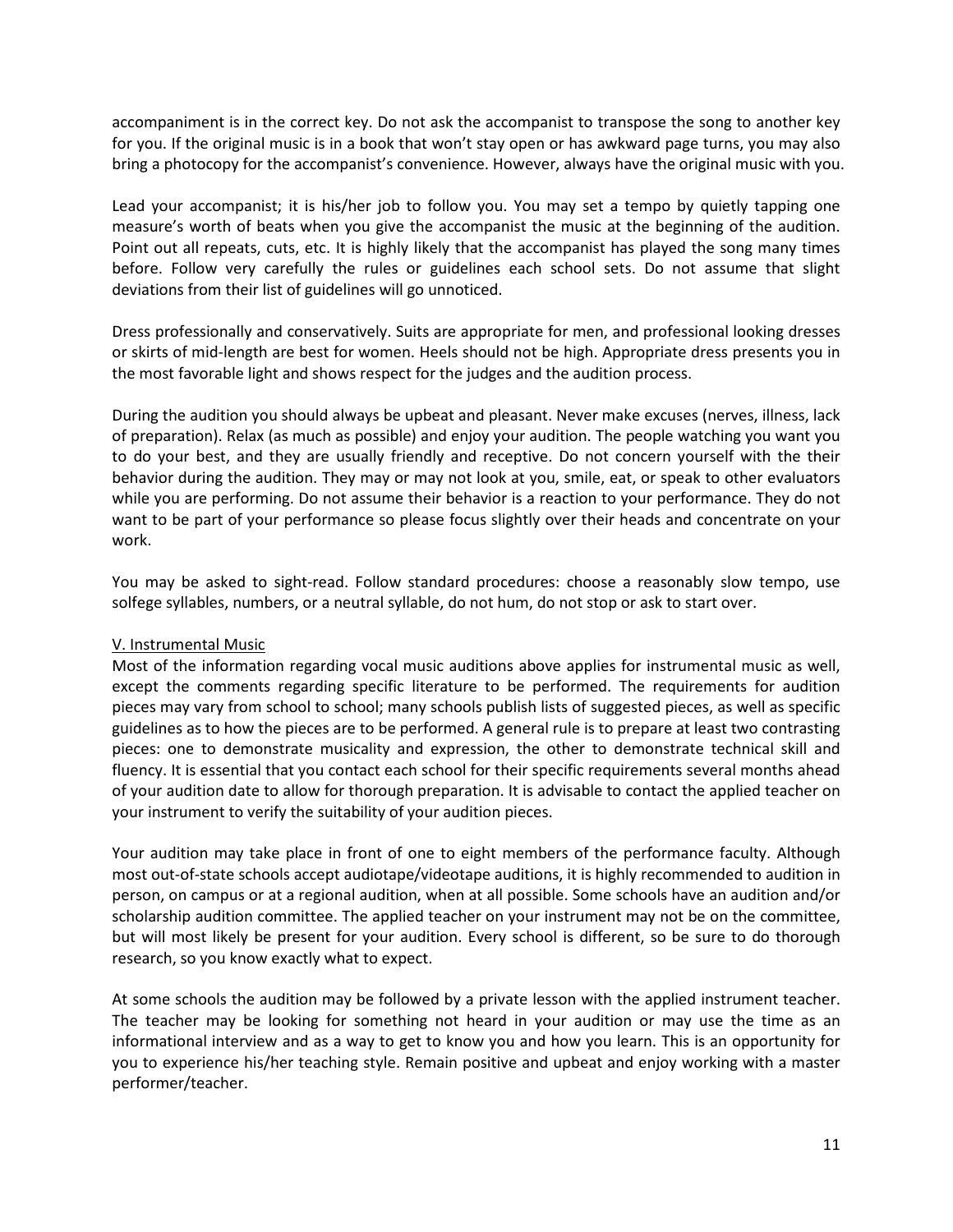#### VI. Visiting

It is important when visiting schools to explore not only the performance venues, but the practice facilities as well. Are there enough practice rooms for all students? Talk with faculty about opportunities for performance. Most schools require participation in an ensemble, but you may want to ask about the competitiveness of certain types of ensembles in which you have a particular interest. For students pursuing instrumental music, determine how seats are assigned and how often.

When visiting the school, try to schedule a private lesson with a teacher. This can be as important as an audition, for it allows the teacher to see you in an instructional setting. It also allows you to determine if the teacher's instructional style and your learning style are compatible. Ask in advance if there is a cost to the lesson, and have cash on hand.

Make an effort to meet with the placement office to get a feel for how many of the alumni are working in the field and what type of placement assistance they offer graduates. (Many schools continue to offer services after graduation.)

# VII. Role of the Music Teacher

Your teachers can be of particular value in helping you choose literature for your audition. They will help you in determining the appropriateness of literature: level of difficulty, age-appropriateness, songs that are not overdone, and pieces that are likely to go smoothly with an accompanist who has not had an opportunity to rehearse with you. Your teachers can help decide which literature presents you in the best light.

VIII. Related Careers Arranger/Orchestrator Church Organist Commercial Jingle Composer Conductor Development Director Film Score Composer Instrument Builder and Repair Music Administrator – public schools Music Administrator – professional organizations Music Business Manager Music Copyright/Licensing Administrator Music Copyist Music Critic Music Dealer Salesperson Music Editor Music Librarian Music Manager Music Publisher Music Therapist Music Educator Piano Tuner Producer Radio Announcer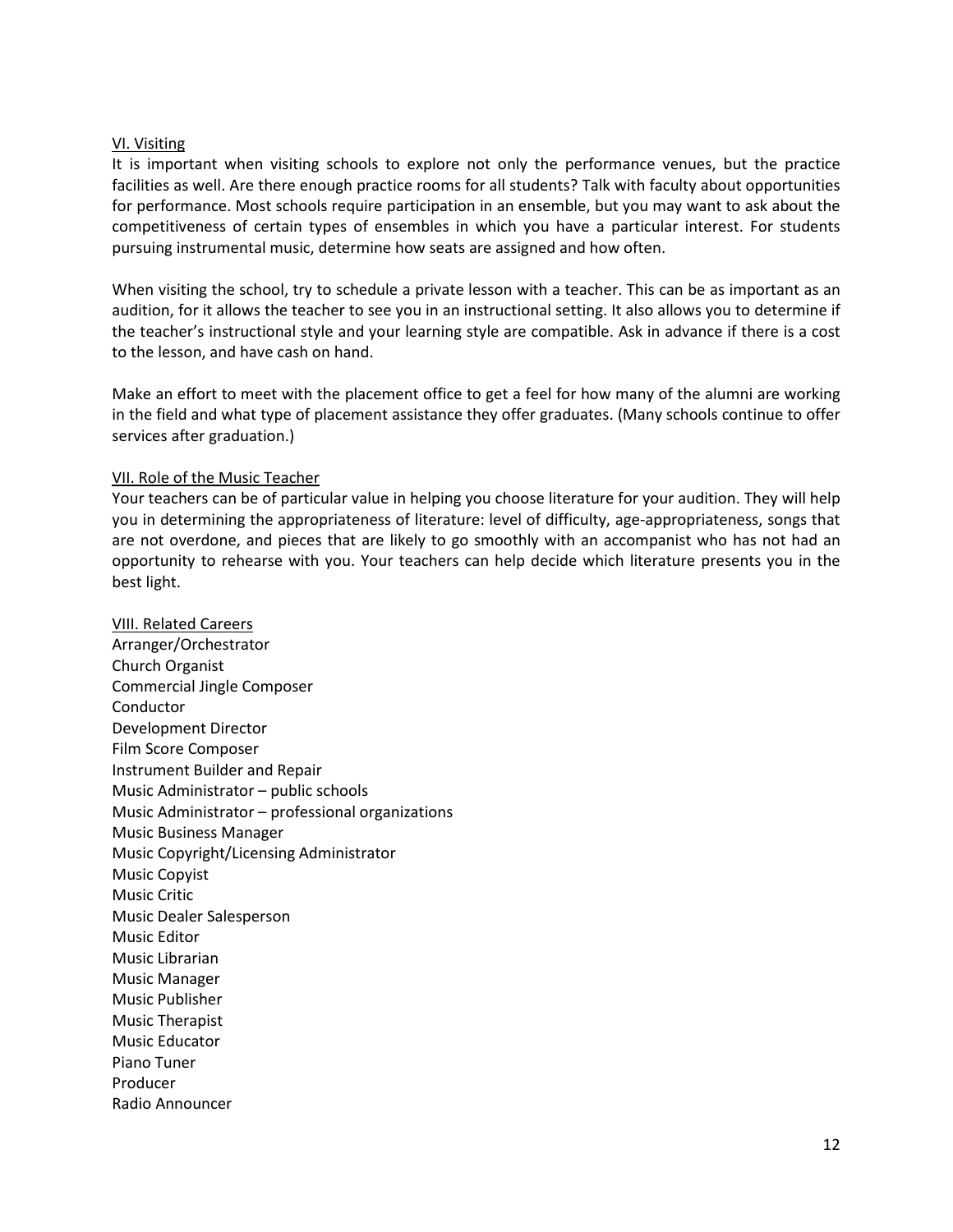Recording Engineer Repair Technician Sound Engineer Studio Performer

IX. Websites

[www.bridgetomusic.com](http://www.bridgetomusic.com/)

[www.menc.org](http://www.menc.org/) (National Association for Music Education) [www.mtna.org](http://www.mtna.org/) (Music Teacher's National Association) [www.nats.org](http://www.nats.org/) (National Association of Teachers of Singing) [www.astaweb.com](http://www.astaweb.com/) (American String Teachers Association) [www.symphony.org](http://www.symphony.org/) (League of American Orchestras) [www.aes.org](http://www.aes.org/) (Audio Engineering Society)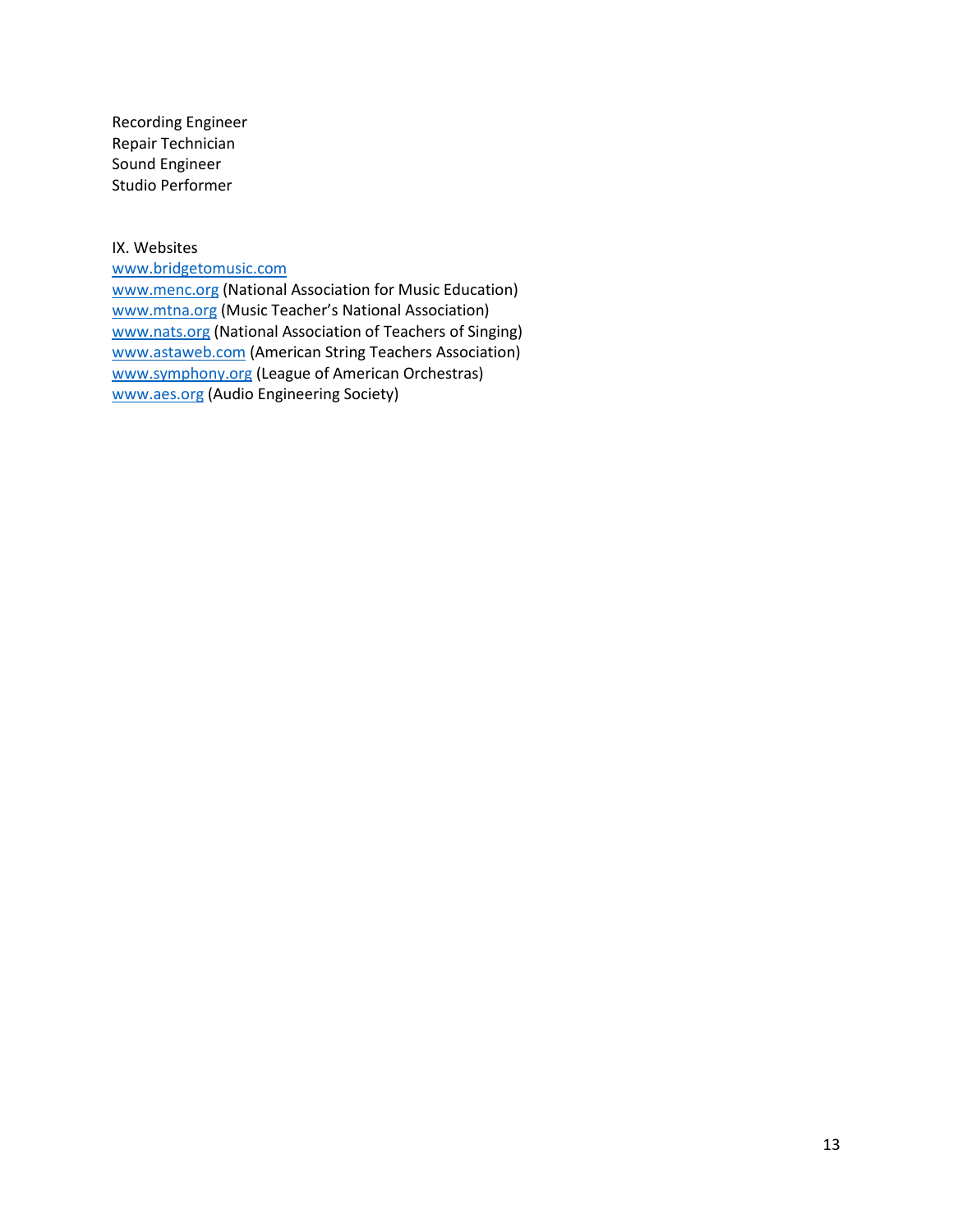# **THEATRE**

### I. General Information

Colleges and conservatories with theatre programs offer instruction in theatre performance production, education, directing, writing, and drama therapy. Some schools offer programs in musical theatre and theatre administration. It will facilitate your search if you determine the disciplines in which you're most interested. There is no agreement among theatre educators regarding the standards for admissions or graduation from college or university theatre programs. Each school will have its own focus regarding texts, technique, and opportunities for students. So, it's vital that students think carefully about what they want from a theatre program, the best ways that they learn, and how much of each day they want to spend in theatre training.

### II. Research

- Do you want to attend a conservatory? These programs tend to be highly structured and require the vast majority of class time be spent in a theatre program. The opportunity to take courses outside the area of study is limited. Most conservatory programs result in a BFA.
- Do you want to study theatre in a liberal arts setting? A liberal arts approach offers students a chance for intense theatre study but also requires that some courses are required outside the major. Liberal arts degree programs (BA or BS) often provide opportunities for minors or double majors.
- Do you want to study in a program that focuses on one training philosophy or offers courses in a variety of techniques?
- Do you want to be in a smaller program where you may get more attention and opportunities or in a larger program with a wider focus and more students to learn and possibly compete with?
- Will your theatre classes generally be large or small?
- Will professors or graduate students teach your beginning courses?
- How many mainstage productions are produced each year?
- Are there performance/technical opportunities other than mainstage productions?
- How much support does the program give to students interested in creating their own projects? Are there student-run theatre groups on campus in which you can participate?
- Does the school allow students to audition/crew as freshmen and sophomores?
- If you are considering a minor in theatre arts, what are your opportunities to participate in productions?
- Is the teaching faculty large or small?
- Who directs and designs most productions?
- How are guest artists or visiting professors used to augment the program?

# Ill. Acting Auditions

Each school has its own specific requirements. Most schools require two contrasting monologues; typically one classical and one contemporary, and/or one comic and one dramatic. Contrasting pieces can also refer to monologues in which the characters have different objectives and different tactics.

Choose age-appropriate material that showcases your best work. This includes your physical/vocal range, emotional depth, comic skills, and overall theatrical sensibility. Some schools will expect you to choose a character who is in your playable age-range now; in other words, a role in which you could be cast today.

Read monologue instructions carefully. Most schools will set a time limit of two minutes and some will want one minute. Do not go over the time limit set in the audition instructions.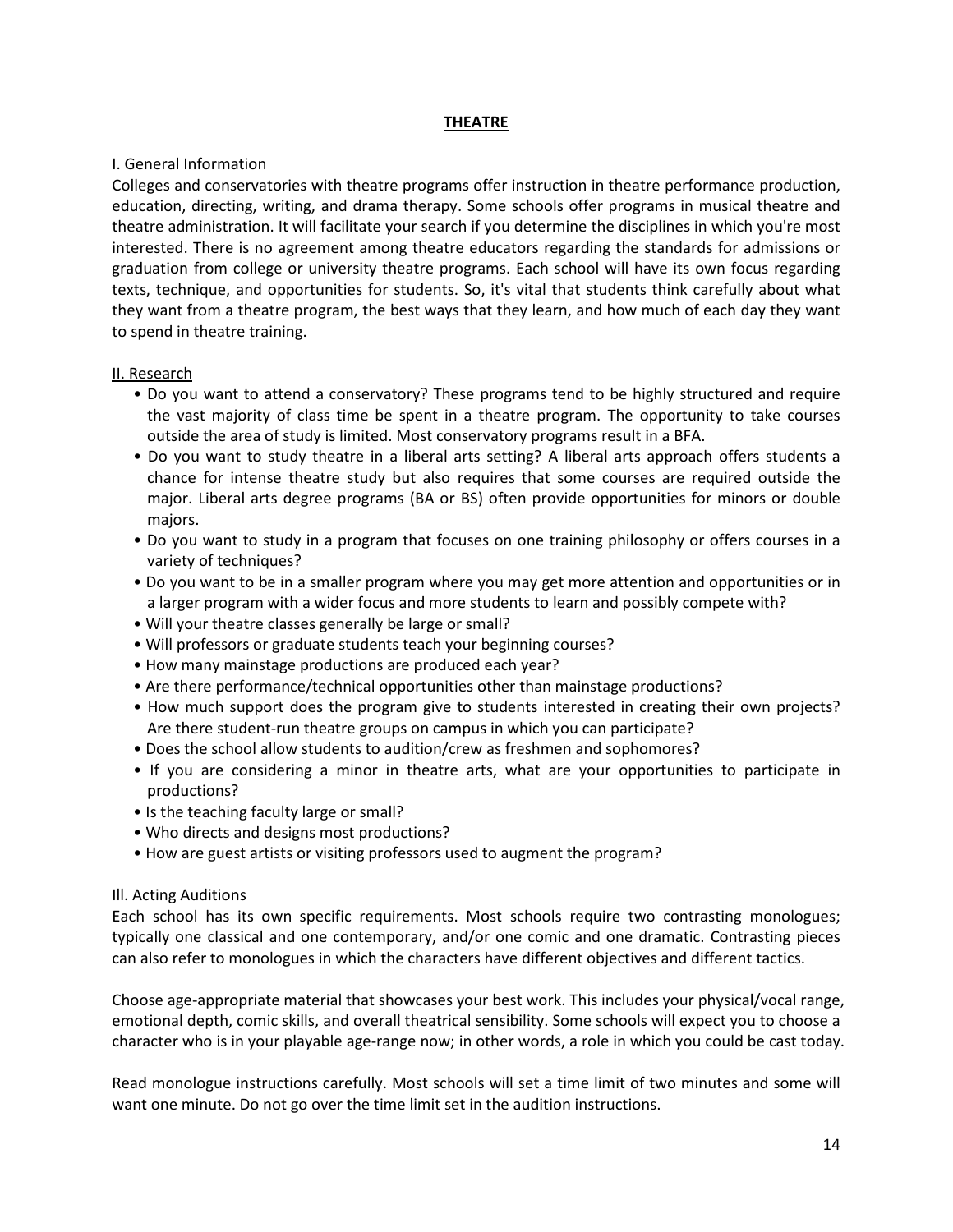Make sure you have read the play prior to using the monologue in an audition. You may be asked to discuss the character's journey and/or why you chose the monologue. This is part of your preparation.

Avoid pieces that depend on extreme language and/or violence to be dramatic.

Schools may specify appropriate dress. You show respect for the judges and the process by the clothing that you wear.

Make sure you can move easily and that you feel confident in the outfit. Professional audition etiquette demands that you: prepare thoroughly, and arrive early. The people watching you want you to do your best and they are usually friendly and receptive. Do not concern yourself with their behavior during the audition. They may or may not look at you, smile, eat, or speak to other evaluators while you are performing. Do not assume their behavior is a reaction to your performance. They do not want to be part of your performance so please focus slightly over their heads and concentrate on your work.

# IV. Musical Theatre Auditions

Most schools require students auditioning for musical theatre to prepare one or two songs, a monologue and a dance audition. Be sure to act while you sing, but do not use props, choreography, or costumes in your performance.

The two songs should be contrasting, for example, one up-tempo and one ballad. Read the audition materials carefully. Many schools will expect students to prepare one chorus or one verse and one chorus of a song. Be prepared to sing more, but do not sing more unless specifically asked.

Schools may specify appropriate dress. Clothes should be comfortable and easy to move in. You show respect for the judges and the process by the clothing that you wear. A nice shirt and slacks for boys, and a dress and character shoes for girls is highly recommended.

Provide original and clean copies of the music for the accompanist when you arrive at the audition. Erase any marks, except those that indicate whether you are repeating, taking first or second endings, making cuts, D.S.'s, etc. Make sure the accompaniment is in the correct key. Do not ask the accompanist to transpose the song to another key for you. If the original music is in a book that won't stay open or has awkward page turns, you may also bring a photocopy for the accompanist's convenience. However, always have the original music with you.

Lead your accompanist, as it is his/her job is to follow you. You may set a tempo with the accompanist by quietly tapping one measure's worth of beats when you give him/her the music at the beginning of the audition. Point out all repeats, cuts, etc. It is highly likely that the accompanist has played the song many times before. Follow the rules or guidelines each school sets very carefully. Do not assume that slight deviations from their list of guidelines will go unnoticed.

# V. Theatre Design Portfolio

The digital portfolio is a vital part of your application process for theatre arts as a whole and in particular, for those students who are interested in pursuing design and technology at the college level. The advantage of the digital portfolio is that each university can easily have a copy. It also demonstrates an understanding of technology that is important in technical theatre. Visit the website of your school of interest to find out about their specific requirements. In general, however, a portfolio should include: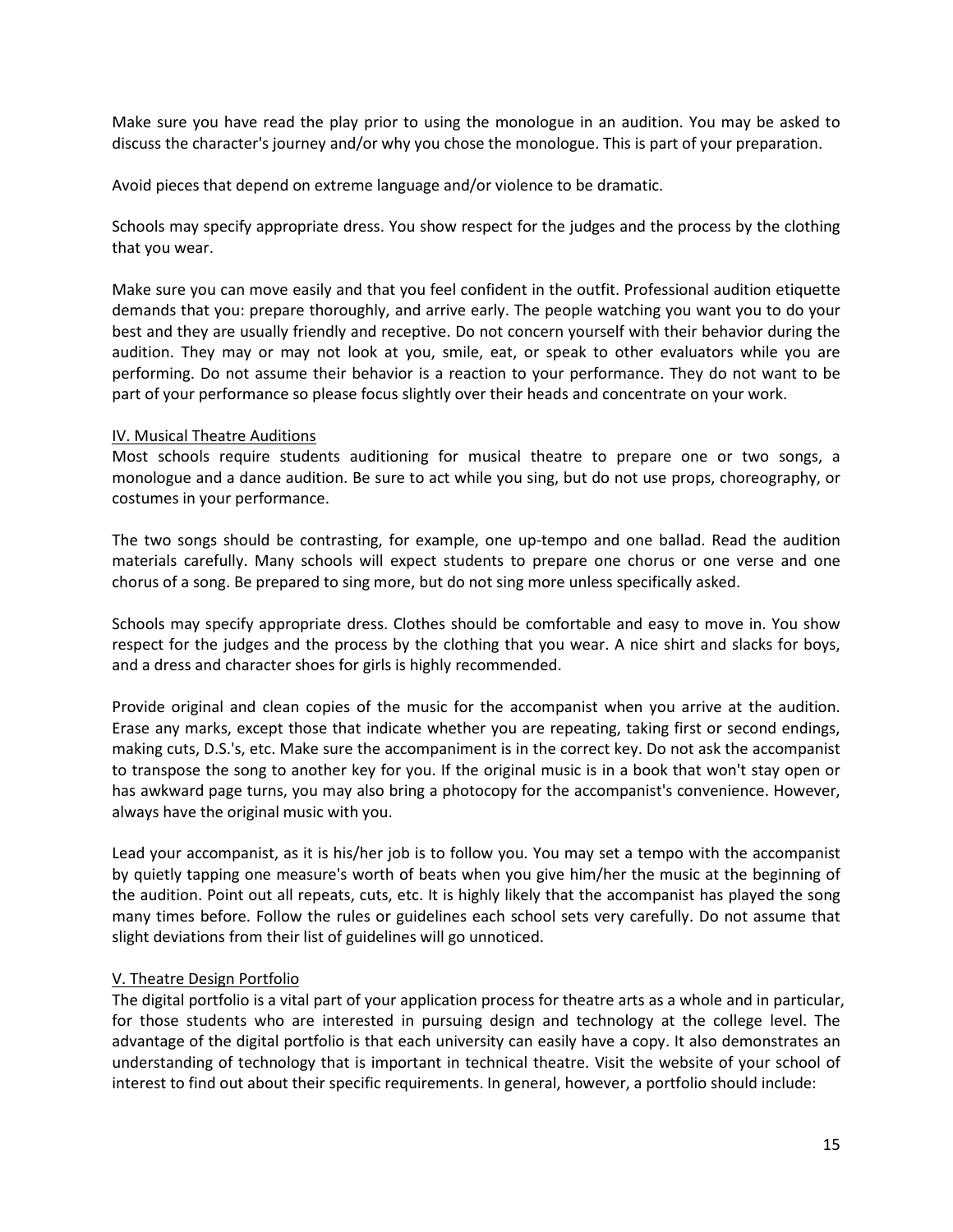- A home page with name, address, contact information, etc. It is advisable that a directory of contents be part of the home page.
- A page with the student's personal statement about the role of theatre in both his/her life and in our society.
- A resume page.
- A page with production photographs that reflect the different productions the student has been involved with at their school.
- A page with photos of the student's sketch work.
- A page with pictures of the student's designs, models, etc. Performance students can include short videos of performances, photographs in costumes, etc.
- A page focused on the analytical skills of the student (i.e. a script analysis).

#### VI. Visiting

When visiting, it would be most helpful to attend a class. Also, schedule an appointment with a theatre professor or the department chair and ask prepared questions. Be sure to research the program beforehand, so you can ask questions that cannot be found on the school's website or in their printed materials. Each of these experiences will give you a more intimate understanding of what the program has to offer you. It also helps to talk with students currently enrolled because they have a different perspective on the program than the teachers and the admission officers.

While visiting, ask to see the theatres, scene shop, and any other related place of interest. You will get a feel for the program's standards. And, if you have time, reserve tickets to a show.lt will be helpful to see the results of what the program is teaching.

#### VII. Role of the Theatre Teacher

For actors, your teachers can be valuable in helping you choose audition material that showcases your specific skills, while demonstrating an appropriate level of difficulty. They will expect that you have already done some preliminary research in this area. In addition, they can coach you in preparing for the audition and offer suggestions on how to relax and focus prior to the performance. For designers, your instructors can assist in portfolio creation and evaluation.

VIII. Related Careers Artistic Director Casting Agent Casting Director Costume Designer Director Drama Therapist Lighting Designer Lighting Technician Producer Set Designer Sound Designer Scenic Artist Special Effects Artist Stage Manager Teacher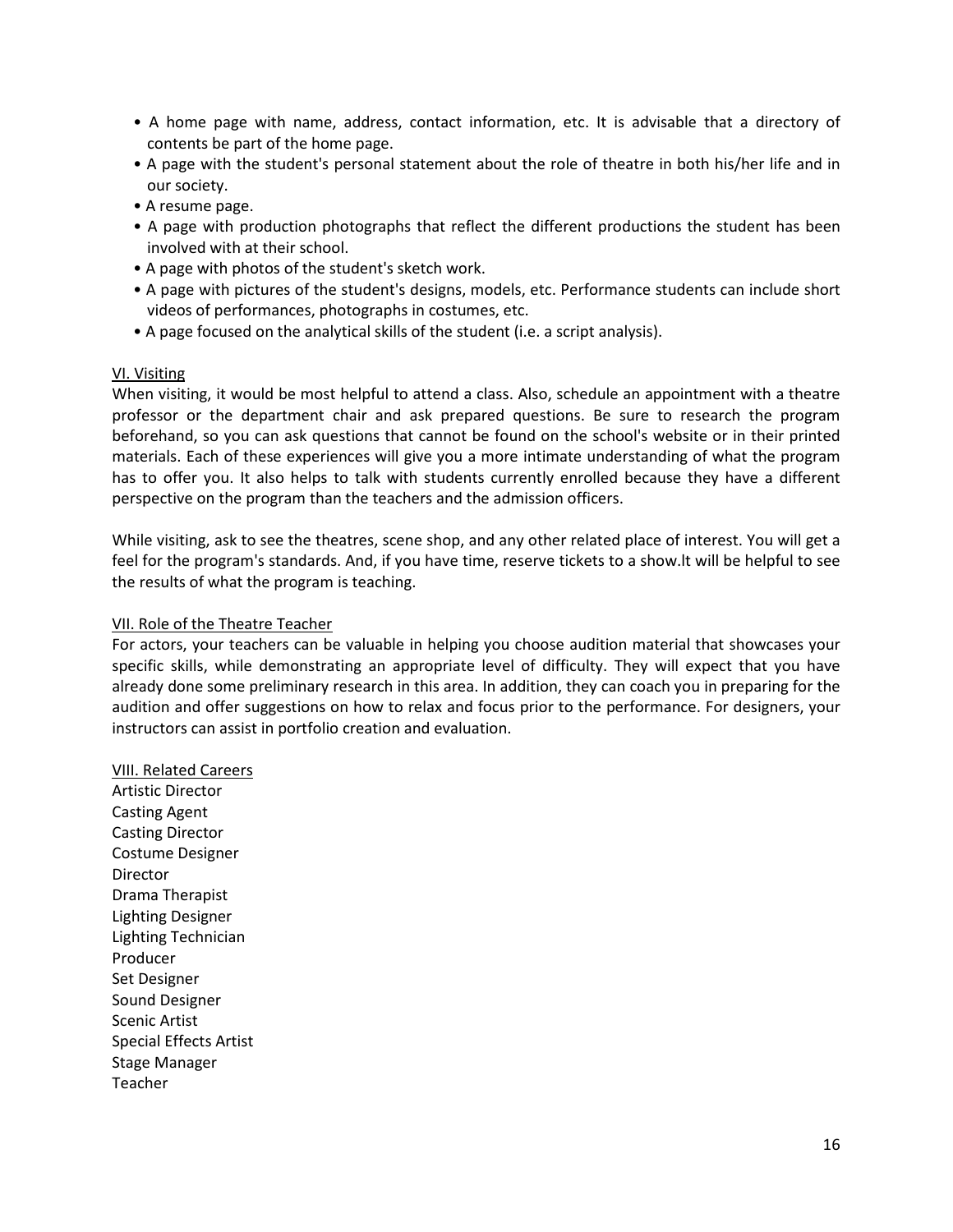IX. Websites www.theatrdirectories.com/books3.html www.actl books.com www.namt.net (National Alliance for Musical Theatre) www.petersons.com [www.collegeactingprograms.com](http://www.collegeactingprograms.com/)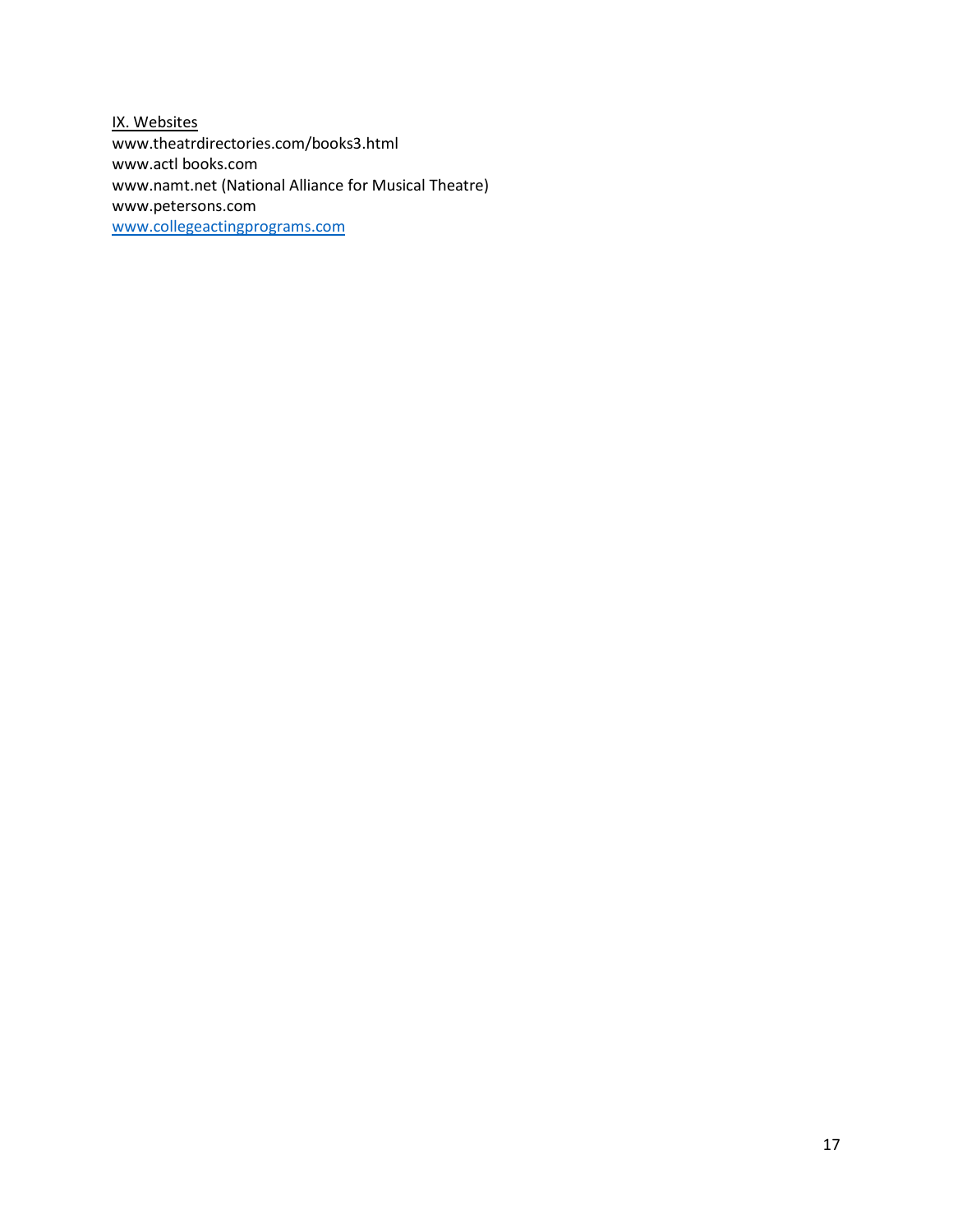#### **VISUAL ARTS**

# I. General Information

The degree that a visual arts student will pursue is either a Bachelor of Arts or a Bachelor of Fine Arts with a specialization or major in a specific visual arts area. A Bachelor of Fine Arts degree requires more hours of studio courses and more hours of art history. A university with an art department will offer opportunities to study other academic disciplines, whereas the professional art school will be more focused on art training and offer a more concentrated studio experience. Many schools offer illustration and graphic design, as well as teacher certification to supplement an art degree. The reputation of any visual arts program is critical for acceptance into a strong graduate school placement later on.

Additional training outside of the high school art program is always helpful. A complete portfolio should include human figure drawings and/or paintings. This may require you to take a course at an institution or local arts center which offers specific classes in figure drawing and painting, typically from a human [i.e. nude) model. Other courses should be considered as well such as landscape painting, sculpture, mixed media, and watercolor.

Summer is an excellent time to take studio art classes. Classes given at accredited art programs will offer a glimpse into the world of art schools and art professors: these programs are filled with students who are serious about art. They provide the opportunity to decide if this level of intensity is comfortable and desirable.

# II. Research

Investigate the school's curriculum thoroughly. Schools have different strengths and philosophies. One school may favor more avant-garde curricula such as performance, installation and digital technologies, whereas another may give a solid grounding in traditional drawing, painting, and sculpture. You will find that programs differ greatly. Make sure you are in the type of program that suits your interest. Consider the type of program you prefer- one that is artistic skill-based or one that emphasizes conceptualizing and expansion of creative thought.

# Ill. Portfolio and Interview

It is critical to build the best portfolio possible by the first semester of senior year in high school through classes both in and outside of school. It is highly recommended that you attend one of the National Portfolio Days one year prior to submitting your portfolio for college admission. During these days professionals will critique your portfolio and offer suggestions for improvement. Specific dates and locations may be obtained at [www.npda.org.](http://www.npda.org/)

Art programs generally want 15 to 20 examples of artwork and most will accept a digital disc containing those images. Some schools still require slides, while still others require original artwork. This is especially true of professional art schools. Some university art programs may only require that you begin taking studio classes and declare a major in the sophomore year.

Check with your school of interest to find out their specific requirements. Typically, schools expect students to demonstrate good drawing skills with emphasis on portrait, still life, figure or life drawing from the human model. They do not want drawings copied from photographs.

Good images are a critical part of the admission process. Photographs of your artwork are the core element on which you are judged. Make sure your work is photographed in optimal lighting, with a good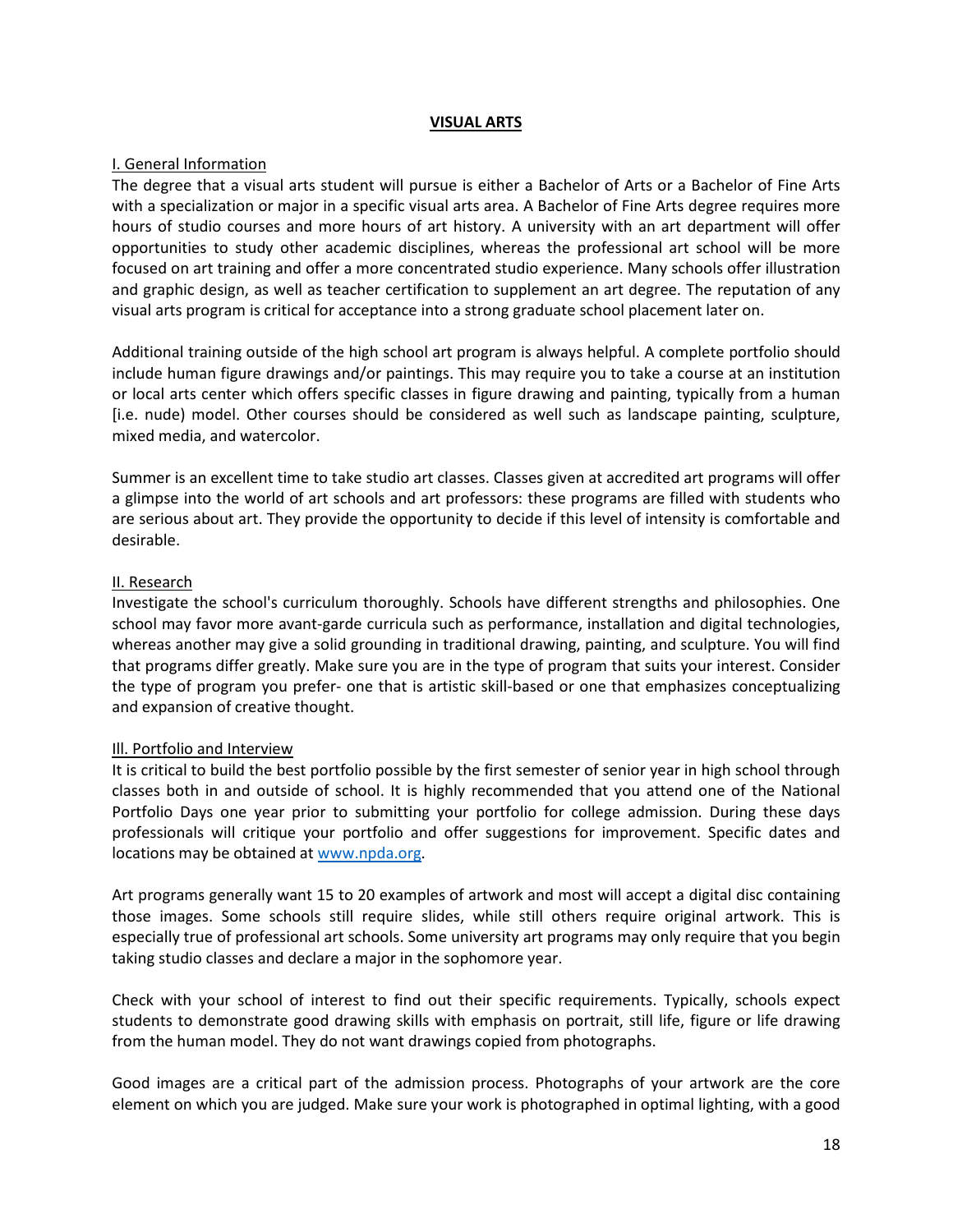quality SLR digital camera. If your school still requires slides, they can be made from a digital file. Photography methods are generally taught in the AP Studio Art class; it is not necessary to pay a photographer to take slides.

A complete portfolio should include human figure drawings and/or paintings. This may require you to take a course at an institution or local arts center which offers specific classes in figure drawing and painting, typically from a human (i.e. nude) model. Other courses should be considered as well, such as landscape painting, sculpture, mixed media, and watercolor.

In addition to the portfolio, many schools will recommend an interview as part of the admissions process. Appropriate dress for the interview is expected, but the art school environment is essentially a working environment and the spaces and rooms you visit will have paints and materials about. The interviewer will ask you about the work in your portfolio. Be prepared to talk about your art. Practice in advance what you would say about each piece. Be ready with questions of your own. Questions might include how students are selected for admission, job placement support, department philosophy, job and graduate school placements. Remember, interviewers' skills vary; be ready to carry the interview and direct it to your advantage.

### IV. Visiting

If at all possible, visit your college{s} of interest in person to present your portfolio. When visiting, look at the artwork the faculty creates. This is the best indicator of what you will be learning in classes, since one teaches from one's style, strength and experiences. It is also a good indicator of the philosophy of the school. Do not assume that drawing and painting are taught in the traditional sense. Some schools pride themselves on being -cutting edge, which can mean experimenting with forms of art, sound, light, and digital technologies.

Determine what percentage of classes is taught by faculty and what percentage is taught by graduate students. Ask when you will actually have contact with faculty members. Ideally, this should begin immediately after the foundation classes. Generally, you should hope to find one or two faculty with whom you can form a mentoring relationship. This is critical in art and provides the deepest level of learning that will impact a lifetime of creativity. The support of one faculty member during your training can be critical to your development and future success as an artist.

Prospective students should visit schools, talk with faculty and students, and view the facilities. It is also important to check out the studio spaces for students. A student must have access to a personal or shared studio space as soon as possible in order complete outside assignments for studio courses. Some schools are limited in their space and may not grant a studio to students until their senior year, but it is generally true that by junior year students should be provided with space, either shared or private.

It is also important to see current undergraduate exhibitions on display in the school galleries. This will help you discern what is being taught at the school.

# V. Related Careers

Auto industry technician backdrop painter Museum lecturer curator sculptor mold maker Photographer jewelry designer gallery assistant Portraitist toy designer muralist Teacher illustrator artist conservator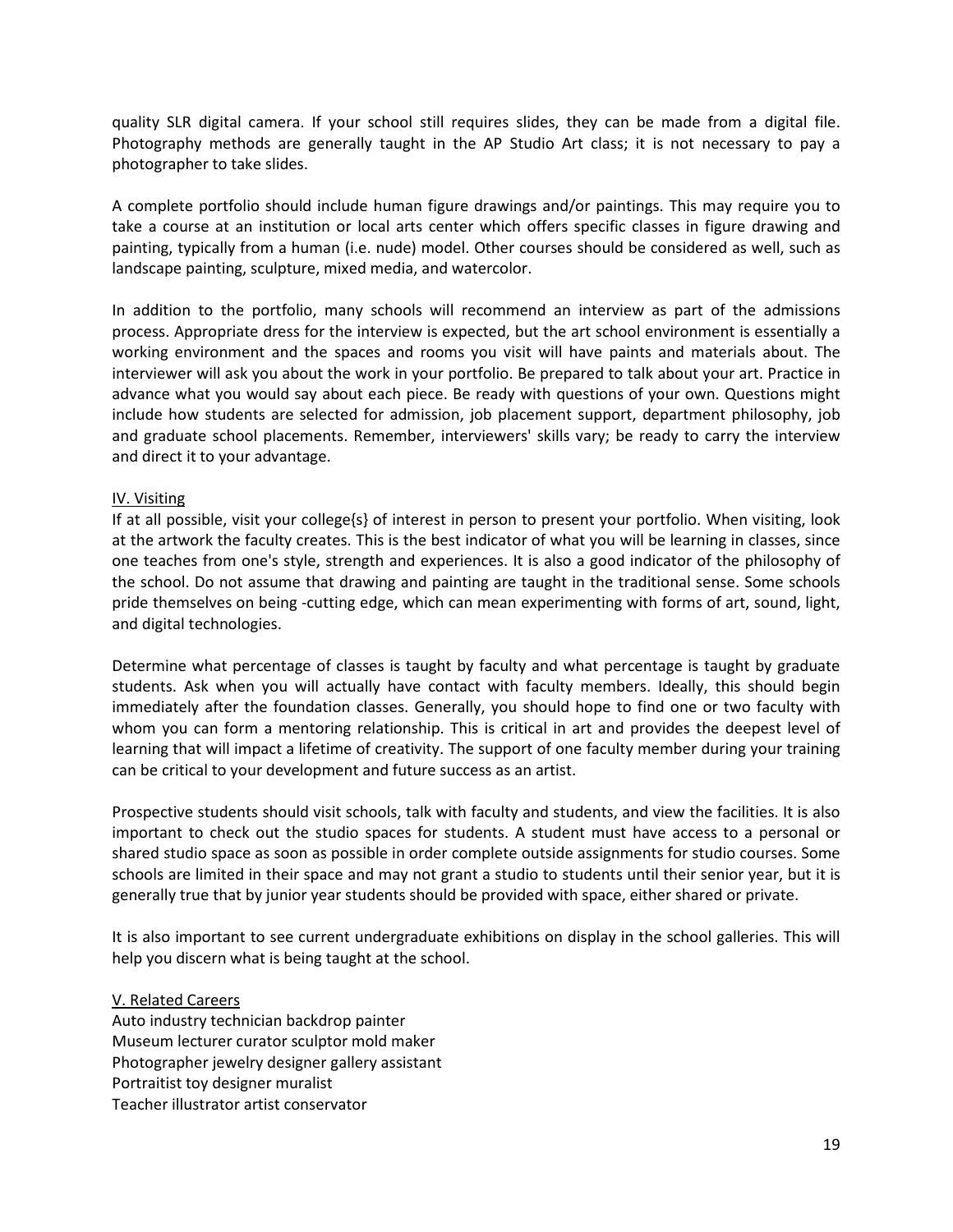VI. Websites www.artschools.com www.filmmaker.com/reviews.html www.musicschoolsearach.com www.aicad.org (Association of Independent Colleges of Art & Design) www.rivalquest.com/schools/ (film and media programs) www.petersons.com/vpa/vpsector.html (Peterson's Guide to the Visual and Performing Arts) www. theatrdirectories.com/books3.html www.arcotestprep.com (ARCO The Performing Arts Major's College Guide) www.princetonreview.com (Guide to Performing Arts Programs) www.backstage.com (College Guide for the Performing Arts printed each November) www.penrose-press.com/IDD (art design directory with links) www.nacac.org (National Association for College Admission CounselingNACAC-schedule of Performing and Visual Arts college fairs) www.nasad.org (National Association of Schools of Art & Design) www.artsschoolnetwork.org (International network of Performing and Visual Arts Schools) www.xensei.com/users/adl (newsletter listing arts competitions, scholarships, jobs, internships, casting calls, auditions, etc.) www.artlex.com (Visual Arts Dictionary) www.aicad.org (Association of Independent Colleges of Art and DesignAICAD) www.collegeart.org (College Art Association) www.dance-teacher.com (magazine for dance teachers of all disciplines) www.laade.org (London Association of Art and Design Education)27 www.mtna.org (Music Teachers National Association- MTNA) www.mtishows.com (Musical Theatre International) www.namt.net (National Alliance for Musical Theatre) www.nfaa.org (National Foundation for Advancement in the Arts- NFAA) www.npda.org (National Portfolio Day Association- FPDA) www.unifiedapps.org (Unified Applications for Conservatory Admission) www.actl books.com (theatre/college reference resources) www.iaje.org (International Association for Jazz Education) www.astaweb.com (American String Teachers Association) www.symphony.org (American Symphony Orchestra League)